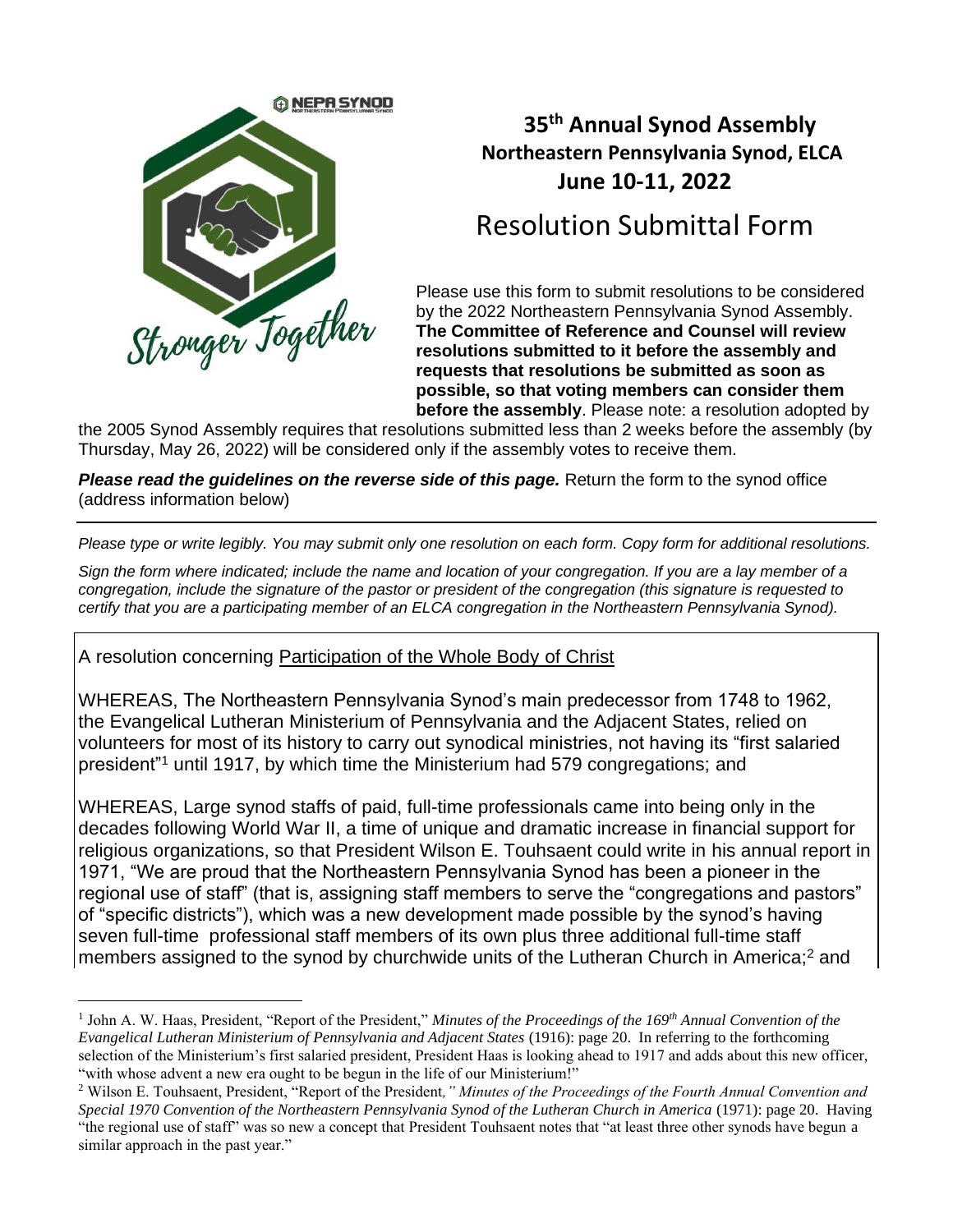WHEREAS, This synod's regular purchasing power has diminished greatly since the late 1960s and early 1970s to the point that today the synod's purchasing power is only 16.8% of what it was in 1971,<sup>3</sup> a decline that has made our continuing to have a large, paid staff impossible; and

WHEREAS, Even when the synod had a larger staff, numerous persons both lay and ordained served as volunteers and continued to add strength and leadership to the synod's various ministries; and

WHEREAS, Because the ordained leaders and congregations of this synod can no longer expect a paid synod staff to carry out all of the tasks and activities once performed by the staff and need to consider the voluntary involvement of ordained leaders and lay members alike to be increasingly essential in the carrying out of synodical ministries; therefore be it

RESOLVED, That all congregations of the Northeastern Pennsylvania Synod served by Ministers of Word and Sacrament and/or Ministers of Word and Service should not only allow, but also encourage and expect that those leaders will be involved in significant ways in the ministries of their local mission districts and/or the Northeastern Pennsylvania Synod and/or the churchwide expression of the Evangelical Lutheran Church in America so that the life of the synod truly is a participatory reality of Gaining Strength and not seen as a spectator sport.

Rev. Carl D. Shankweiler- Zion, Frackville and Trinity Chapel, Buck Run

#### Date of submission: Thursday May 26, 2022.

*Return to: Committee of Reference and Counsel, 2022 Synod Assembly, Northeastern Pennsylvania Synod, 2354 Grove Rd., Allentown PA 18109-3044, email [info@nepsynod.org.](mailto:info@nepsynod.org)* 

#### **Recommendation of the Committee of Reference and Counsel:**

The Committee of Reference and Counsel recommends that the proposed resolution "Concerning Participation of the Whole Body of Christ" be commended to this assembly, citing the charges extended to all rostered ministers of the ELCA in their Letter of Call, the ELCA's Model Constitution for Congregations (2019) [\*C9.03. and \*C9.23.], the Northeastern Pennsylvania Synod Constitution (Bylaw 12.01.d.), and the baptismal vows of the entire body of Christ.

#### From Letter of Call to Ordained Ministers of the ELCA:

"We call you to exercise among us the ministry of Word and [Sacrament/Service] which God has established and which the Holy Spirit empowers…to impart knowledge of the Evangelical Lutheran Church in America and its wider ministry; to endeavor to increase support given by our congregation to the work of our whole church; to equip us for service; and guide us in proclaiming God's love through word and deed."

<sup>&</sup>lt;sup>3</sup> The 1971 Mission Support equivalent was \$1,658,008, which adjusted for inflation would be \$11,093,097 in 2021 dollars. In 2021 our Mission Support was actually \$1,860,637, which is 16.8% of that 1971 adjusted amount.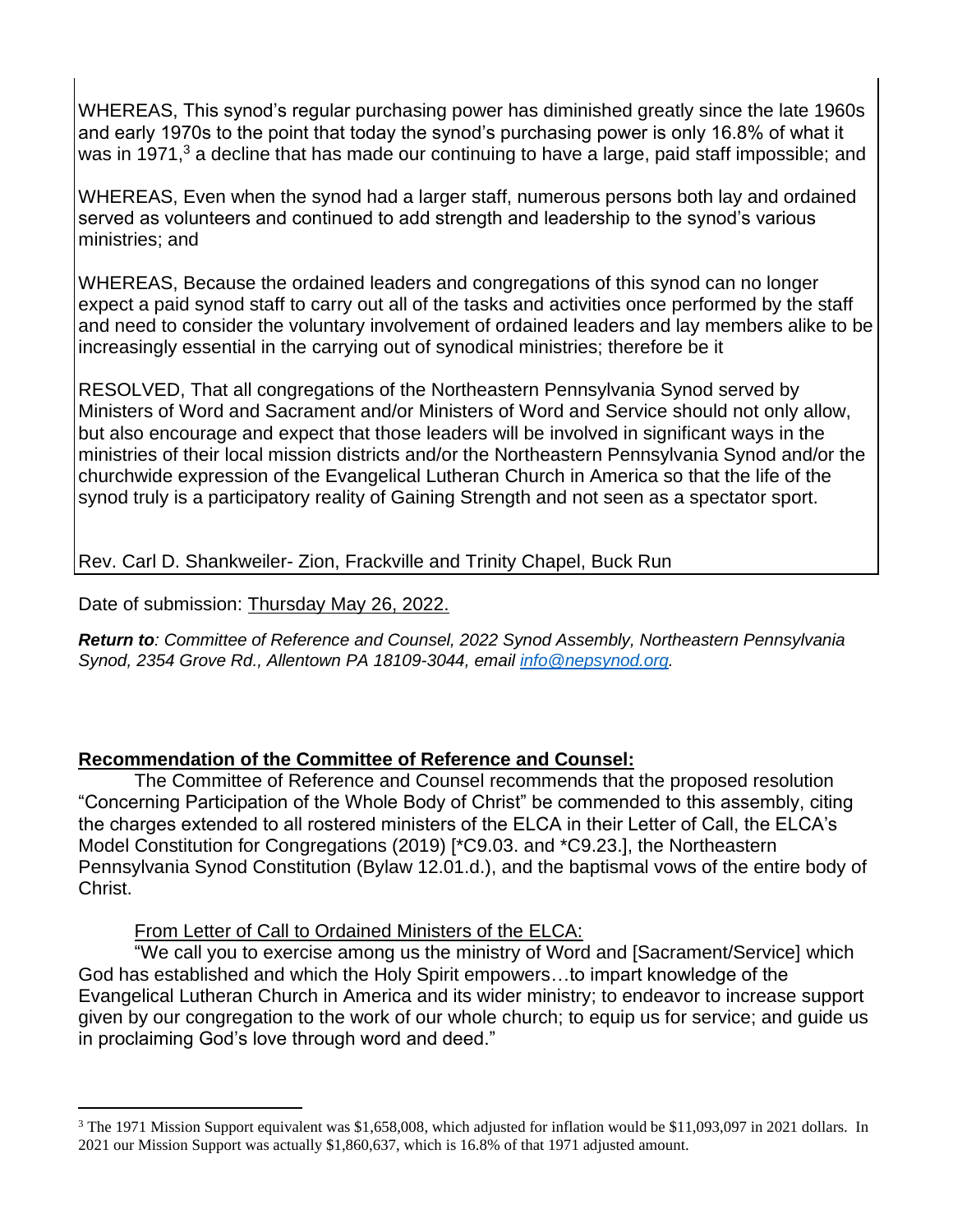### From the ELCA Model Constitution for Congregations (2019)

Chapter\*C9.03. Consistent with the faith and practice of the Evangelical Lutheran Church in America,

- a. Every minister of Word and Sacrament shall:
	- 1) preach the Word;
	- 2) administer the sacraments;
	- 3) conduct public worship;
	- 4) provide pastoral care;

5) seek out and encourage qualified persons to prepare for the ministry of the Gospel;

6) impart knowledge of this church and its wider ministry through available channels of effective communication;

7) witness to the Kingdom of God in the community, in the nation, and abroad; and

8) speak publicly to the world in solidarity with the poor and oppressed, calling for justice and proclaiming God's love for the world.

b. Each pastor with a congregational call shall, within the congregation:

1) offer instruction, confirm, marry, visit the sick and distressed, and bury the dead;

2) relate to all schools and organizations of this congregation;

- 3) install regularly elected members of the Congregation Council;
- 4) with the council, administer discipline;

5) endeavor to increase the support given by the congregation to the work of the churchwide organization and of the (insert name of synod) ; and

6) encourage adherence to covenantal relationship with this church as expressed in the Constitutions, Bylaws, and Continuing Resolutions of the Evangelical Lutheran Church in America. ]

From the ELCA Model Constitution for Congregations (2019)

Chapter\*C9.23. Consistent with the faith and practice of the Evangelical Lutheran Church in America, every minister of Word and Service shall:

a. Be rooted in the Word of God, for proclamation and service;

b. Advocate a prophetic diakonia that commits itself to risk-taking and innovative service on the frontiers of the Church's outreach, giving particular attention to the suffering places in God's world;

c. Speak publicly to the world in solidarity with the poor and oppressed, calling for justice and proclaiming God's love for the world, witnessing to the realm of God in the community, the nation, and abroad;

d. Equip the baptized for ministry in God's world that affirms the gifts of all people;

e. Encourage mutual relationships that invite participation and accompaniment of others in God's mission;

f. Practice stewardship that respects God's gift of time, talents, and resources;

g. Be grounded in a gathered community for ongoing diaconal formation;

h. Share knowledge of this church and its wider ministry of the gospel and advocate for the work of all expressions of this church; and

i. Identify and encourage qualified persons to prepare for ministry of the gospel. 1